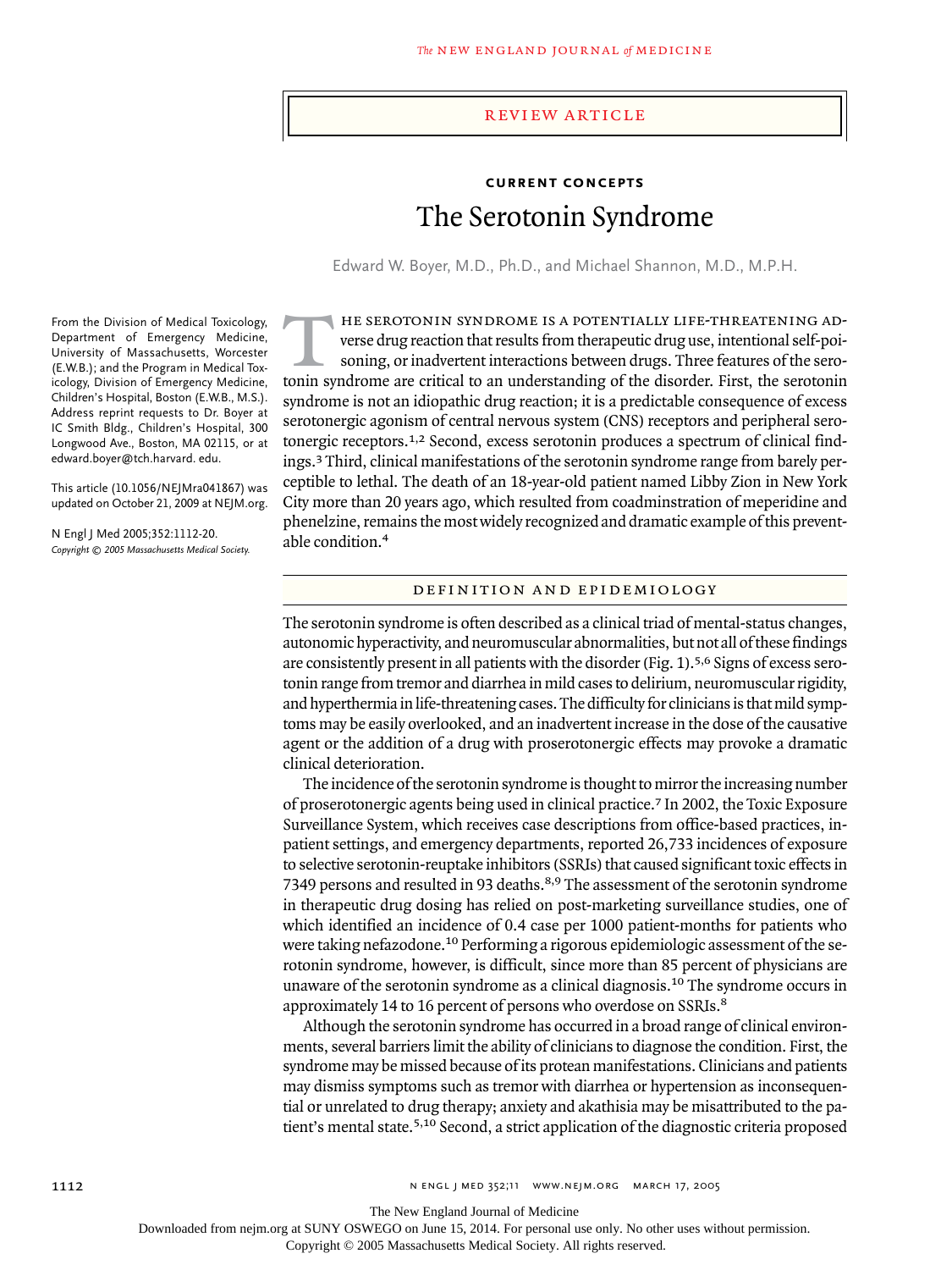by Sternbach potentially rules out what are now recognized as mild, early, or subacute cases of the disorder.1,11 Third, clinicians cannot diagnose a condition of which they are unaware, even though the serotonin syndrome is not rare and has been identified in patients of all ages, including the elderly, children, and newborn infants.10,12-14

A striking number of drugs and drug combinations have been associated with the serotonin syndrome (Table 1). These include monoamine oxidase inhibitors (MAOIs), tricyclic antidepressants, SSRIs, opiate analgesics, over-the-counter cough medicines, antibiotics, weight-reduction agents, antiemetics, antimigraine agents, drugs of abuse, and herbal products; the withdrawal of medications has also been associated with the syndrome.1,4,12,15-23 A single therapeutic dose of an SSRI has caused the serotonin syndrome.12 Moreover, the addition of drugs that inhibit cytochrome isoforms CYP2D6 and CYP3A4 to therapeutic SSRI regimens has been associated with the condition.16,24,25 Administration of serotonergic agents within five weeks after the discontinuation of fluoxetine therapy has produced a drug interaction culminating in the serotonin syndrome, presumably the result of the demethylation of fluoxetine to norfluoxetine, a serotonergic metabolite with a longer serum half-life than its parent compound.13 Specific drugs, such as MAOIs that are irreversible or nonselective or that inhibit monoamine oxidase subtype A, are strongly associated with severe cases of the syndrome, especially when these agents are used in combination with meperidine, dextromethorphan, SSRIs, or methylenedioxymethamphetamine (MDMA, or "ecstasy").4,8,15,26,27

#### manifestations

The serotonin syndrome encompasses a range of clinical findings. Patients with mild cases may be afebrile but have tachycardia, with a physical examination that is notable for autonomic findings such as shivering, diaphoresis, or mydriasis (Fig. 2). The neurologic examination may reveal intermittent tremor or myoclonus, as well as hyperreflexia.

A representative example of a moderate case of the serotonin syndrome involves such vital-sign abnormalities as tachycardia, hypertension, and hyperthermia. A core temperature as high as 40°C is common in moderate intoxication. Common features of the physical examination are mydriasis, hyperactive bowel sounds, diaphoresis, and normal



#### **Figure 1. Spectrum of Clinical Findings.**

Manifestations of the serotonin syndrome range from mild to life-threatening. The vertical arrows suggest the approximate point at which clinical findings initially appear in the spectrum of the disease, but all findings may not be consistently present in a single patient with the serotonin syndrome. Severe signs may mask other clinical findings. For example, muscular hypertonicity can overwhelm tremor and hyperreflexia.

skin color. Interestingly, the hyperreflexia and clonus seen in moderate cases may be considerably greater in the lower extremities than in the upper extremities; patellar deep-tendon reflexes often demonstrate clonus for several seconds after a single tap of the tendon, whereas the brachioradialis reflex is only slightly increased. Patients may exhibit horizontal ocular clonus. Changes in mental status include mild agitation or hypervigilance, as well as slightly pressured speech. Patients may easily startle or adopt a peculiar head-turning behavior characterized by repetitive rotation of the head with the neck held in moderate extension.

In contrast, a patient with a severe case of the serotonin syndrome may have severe hypertension and tachycardia that may abruptly deteriorate into frank shock. Such patients may have agitated delirium as well as muscular rigidity and hypertonicity. Again, the increase in muscle tone is considerably greater in the lower extremities. The muscle hyperactivity may produce a core temperature of more than 41.1°C in life-threatening cases. Laboratory abnormalities that occur in severe cases include metabolic acidosis, rhabdomyolysis, elevated levels of serum aminotransferase and creatinine, seizures, renal failure, and disseminated intravascular coagulopathy. Many of these abnormalities arise, however, as a consequence of poorly treated hyperthermia.

1113

The New England Journal of Medicine

Downloaded from nejm.org at SUNY OSWEGO on June 15, 2014. For personal use only. No other uses without permission.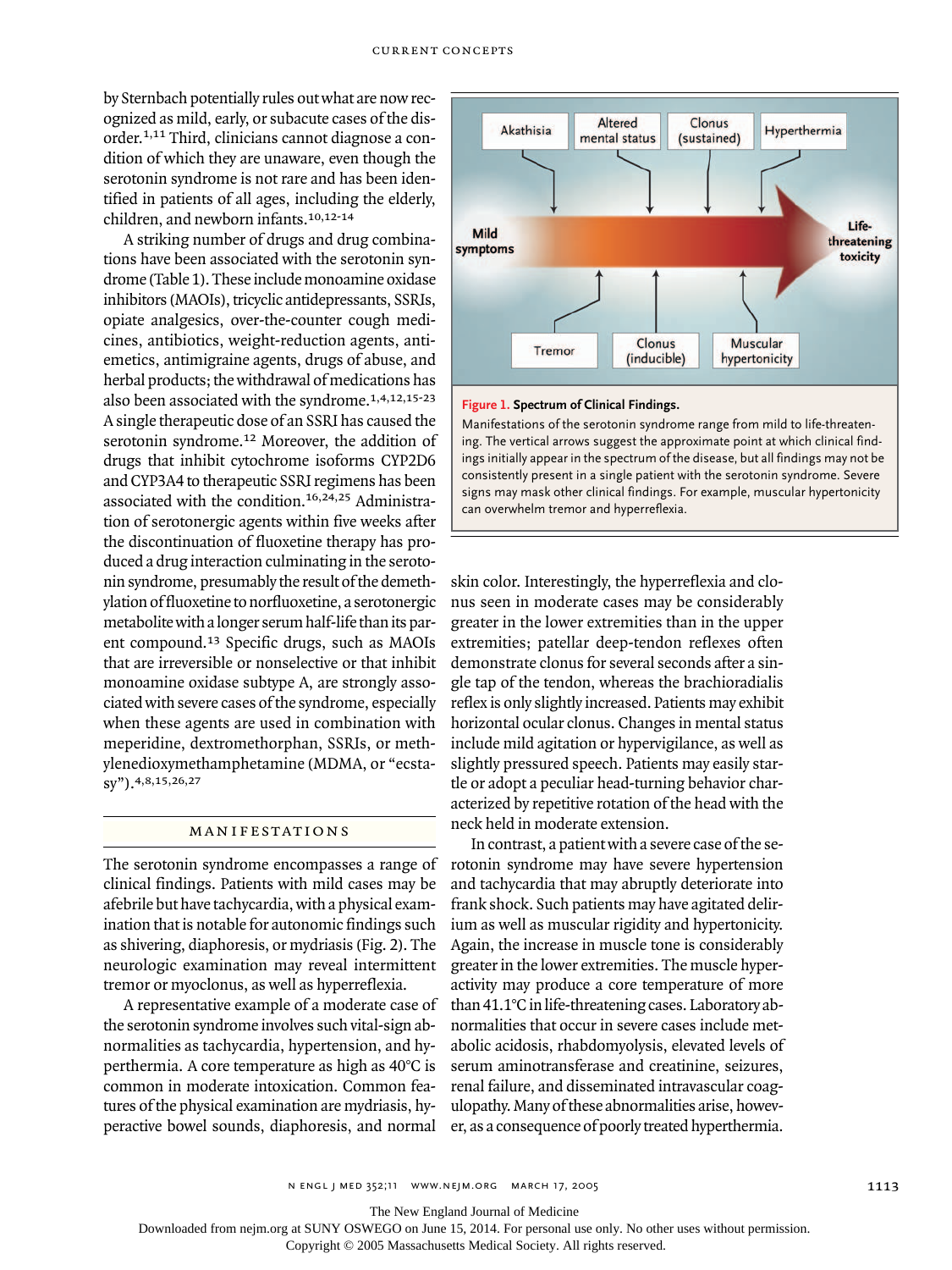#### **Table 1. Drugs and Drug Interactions Associated with the Serotonin Syndrome.**

#### **Drugs associated with the serotonin syndrome**

Selective serotonin-reuptake inhibitors: sertraline, fluoxetine, fluvoxamine, paroxetine, and citalopram

- Antidepressant drugs: trazodone, nefazodone, buspirone, clomipramine, and venlafaxine
- Monoamine oxidase inhibitors: phenelzine, moclobemide, clorgiline, and isocarboxazid
- Anticonvulsants: valproate

Analgesics: meperidine, fentanyl, tramadol, and pentazocine

Antiemetic agents: ondansetron, granisetron, and metoclopramide

- Antimigraine drugs: sumatriptan Bariatric medications: sibutramine
- 

Antibiotics: linezolide (a monoamine oxidase inhibitor) and ritonavir (through inhibition of cytochrome P-450 enzyme isoform 3A4)

Over-the-counter cough and cold remedies: dextromethorphan Drugs of abuse: methylenedioxymethamphetamine (MDMA, or "ecstasy"),

lysergic acid diethylamide (LSD), 5-methoxydiisopropyltryptamine ("foxy methoxy"), Syrian rue (contains harmine and harmaline, both

monoamine oxidase inhibitors)

Dietary supplements and herbal products: tryptophan, *Hypericum perforatum* (St. John's wort), Panax ginseng (ginseng) Other: lithium

## **Drug interactions associated with severe serotonin syndrome**

Zoloft, Prozac, Sarafem, Luvox, Paxil, Celexa, Desyrel, Serzone, Buspar, Anafranil, Effexor, Nardil, Manerix, Marplan, Depakote, Demerol, Duragesic, Sublimaze, Ultram, Talwin, Zofran, Kytril, Reglan, Imitrex, Meridia, Redux, Pondimin, Zyvox, Norvir, Parnate, Tofranil, Remeron

Phenelzine and meperidine

Tranylcypromine and imipramine

Phenelzine and selective serotonin-reuptake inhibitors

Paroxetine and buspirone

Linezolide and citalopram

Moclobemide and selective serotonin-reuptake inhibitors Tramadol, venlafaxine, and mirtazapine

To better delineate the signs and symptoms that define the serotonin syndrome, the clinical findings in 2222 consecutive cases of self-poisoning with serotonergic drugs were rigorously assessed on the basis of information from a detailed toxicology registry.2 These findings were then compared with the "gold standard," the assignment of a diagnosis of the serotonin syndrome by a medical toxicologist.<sup>2</sup> The clinical findings that had a statistically significant association with the diagnosis of the syndrome were primarily neuromuscular, including hyperreflexia, inducible clonus, myoclonus, ocular clonus, spontaneous clonus, peripheral hypertonicity, and shivering.<sup>2</sup> Autonomic derangements were tachycardia on admission, mydriasis, diaphoresis, and the presence of bowel sounds and diarrhea.<sup>2</sup> Abnormalities in mental status that were significantly associated with the serotonin syndrome were agitation and delirium.2 Hyperthermia that was caused by muscular hypertonicity, defined in this study as a temperature of more than 38°C, was not as strongly associated with the diagnosis of the serotonin syndrome but occurred in severely intoxicated patients.<sup>2</sup>

The onset of symptoms is usually rapid, with clinical findings often occurring within minutes after a change in medication or self-poisoning.28 Approximately 60 percent of patients with the serotonin syndrome present within six hours after initial use of medication, an overdose, or a change in dosing.28 Patients with mild manifestations may present with subacute or chronic symptoms, whereas severe cases may progress rapidly to death. The serotonin syndrome is not believed to resolve spontaneously as long as precipitating agents continue to be administered.

## pathophysiology and molecular mechanisms

Serotonin is produced by the decarboxylation and hydroxylation of L-tryptophan. Its quantity and actions are tightly regulated by a combination of reuptake mechanisms, feedback loops, and metabolizing enzymes (Fig. 3). Serotonin receptors are divided into seven 5-hydroxytryptamine (5-HT) families (5-HT<sub>1</sub> to 5-HT<sub>7</sub>), several of which have multiple members (e.g.,  $5-HT_{1A}$ ,  $5-HT_{1B}$ ,  $5-HT_{1C}$ , 5-HT<sub>1D</sub>, 5-HT<sub>1E</sub>, and 5-HT<sub>1F</sub>). Further structural and operational diversity is achieved by allelic polymorphisms, splice variants, receptor isoforms, and the formation of receptor heterodimers.<sup>29</sup>

Serotonergic neurons in the CNS are found primarily in the midline raphe nuclei, located in the brain stem from the midbrain to the medulla.<sup>30</sup> The rostral end of this system assists in the regulation of wakefulness, affective behavior, food intake, thermoregulation, migraine, emesis, and sexual behavior.<sup>30</sup> The neurons of the raphe in the lower pons and medulla participate in the regulation of nociception and motor tone.<sup>30</sup> In the periphery, the serotonin system assists in the regulation of vascular tone and gastrointestinal motility.<sup>30</sup>

No single receptor appears to be responsible for the development of the serotonin syndrome, although several lines of evidence converge to suggest that agonism of  $5-HT<sub>2A</sub>$  receptors contributes substantially to the condition.<sup>31-35</sup> Additional subtypes of serotonin receptors, such as  $5-HT<sub>1A</sub>$ , may contribute through a pharmacodynamic interaction in which increased synaptic concentrations of serotonin agonist saturate all receptor subtypes. Nora-

The New England Journal of Medicine

Downloaded from nejm.org at SUNY OSWEGO on June 15, 2014. For personal use only. No other uses without permission.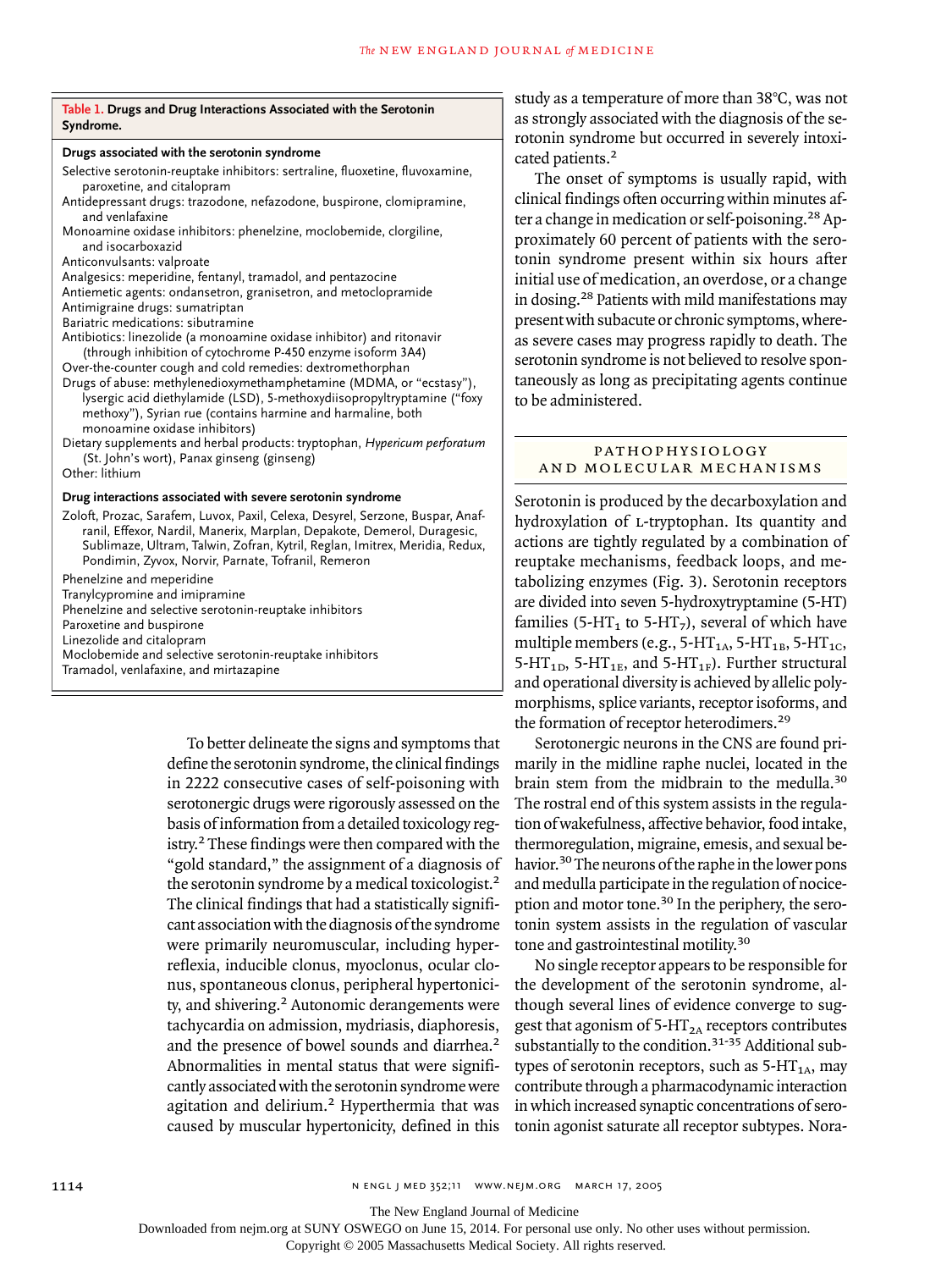

drenergic CNS hyperactivity may play a critical role, since the degree to which CNS norepinephrine concentrations are increased in the serotonin syndrome may correlate with the clinical outcome.<sup>33,35,36</sup> Other neurotransmitters, including *N*-methyl-D-aspartate (NMDA) receptor antagonists and  $\gamma$ -aminobutyric acid (GABA), may affect the development of the syndrome, but the role of these agents is less clear.33,37 Dopaminergic receptors have been implicated, but this association may arise from pharmacodynamic interactions, direct interactions between serotonin and dopamine receptors, other mechanisms, or a misdiagnosis of the serotonin syndrome as the neuroleptic malignant syndrome.<sup>26,33,38,39</sup>

## diagnosis

No laboratory tests confirm the diagnosis of the serotonin syndrome. Instead, the presence of tremor, clonus, or akathisia without additional extrapyramidal signs should lead clinicians to consider the diagnosis, which must be inferred from the patient's history and physical examination. When obtaining the patient's history, clinicians should inquire about the use of prescription and over-thecounter drugs, illicit substances, and dietary supplements, since all of these agents have been implicated in the development of the serotonin syndrome. The evolution of symptoms and their rate of change should also be reviewed. Physical examination should include a focused assessment of deep-tendon reflexes, clonus, and muscle rigidity, in addition to an evaluation of the size and reactivity of the pupils, the dryness of the oral mucosa, the intensity of bowel sounds, skin color, and the presence or absence of diaphoresis.

Although several diagnostic criteria have been developed, we prefer the decision rules described in Figure 4.2,11,14,40 These rules, when compared with the original diagnostic criteria, are simpler, more sensitive (84 percent vs. 75 percent), and more specific (97 percent vs. 96 percent) for diagnosing the serotonin syndrome.<sup>1,2</sup> Clonus (inducible, spontaneous, and ocular) is the most important finding in establishing the diagnosis of the serotonin syndrome.2,27,41 Clinicians should always be aware

1115

The New England Journal of Medicine

Downloaded from nejm.org at SUNY OSWEGO on June 15, 2014. For personal use only. No other uses without permission.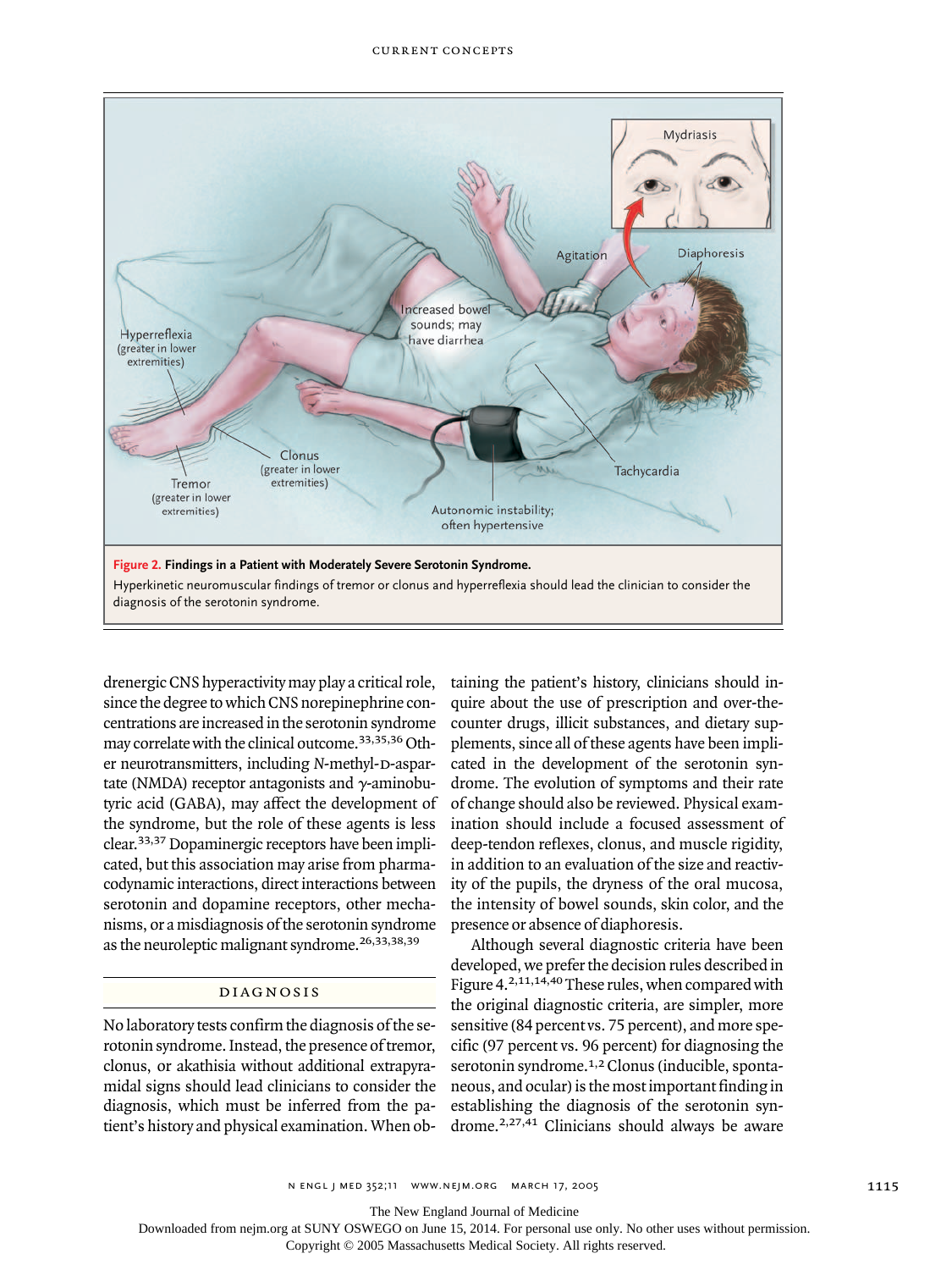

## **Figure 3. Serotonin Biosynthesis and Metabolism.**

Serotonin is produced in presynaptic neurons by hydroxylation and decarboxylation of l-tryptophan. Serotonin is then incorporated into vesicles, where it resides until it is needed for neurotransmission. After axonal stimulation, serotonin is released into the intrasynaptic space; presynaptic serotonin receptors function as a feedback loop to inhibit exocytosis of vesicles (shown in red). Serotonin then binds to postsynaptic receptors to effect neurotransmission. A reuptake mechanism returns serotonin to the cytoplasm of the presynaptic neuron, where it is reintroduced into vesicles. Serotonin is then metabolized by monoamine oxidase subtype A to hydroxyindoleacetic acid.

> that hyperthermia and hypertonicity occur in lifethreatening cases, but muscle rigidity may mask the highly distinguishing findings of clonus and hyperreflexia and therefore cloud the diagnosis.2,42

The differential diagnosis includes anticholinergic poisoning, malignant hyperthermia, and the neuroleptic malignant syndrome, each of which can be readily distinguished from the serotonin syndrome on clinical grounds and on the basis of the medication history (Table 2). Patients with the anticholinergic syndrome have normal reflexes and show the "toxidrome" of mydriasis; agitated delirium; dry oral mucosa; hot, dry, erythematous skin; urinary retention; and an absence of bowel sounds. Hyperactive bowel sounds — along with neuromuscular abnormalities, diaphoresis, and normal skin color — distinguish the serotonin syndrome from the anticholinergic toxidrome.<sup>2</sup>

Malignant hyperthermia is a pharmacogenetic disorder characterized by increasing concentrations of end-tidal carbon dioxide, hypertonicity, hyperthermia, and metabolic acidosis. The disorder occurs within minutes after exposure to inhalational anesthetic agents.<sup>43</sup> On physical examination, the skin is often mottled, with cyanotic areas contrasting with patches of bright red flushing.<sup>43</sup> The rigor mortis–like rigidity of skeletal muscles and hyporeflexia that are seen in malignant hyperthermia further distinguish this condition from the serotonin syndrome.<sup>43</sup>

The neuroleptic malignant syndrome is an idiopathic reaction to dopamine antagonists, a condition that is defined by a slow onset, bradykinesia or akinesia, "lead pipe" muscular rigidity, hyperthermia, fluctuating consciousness, and autonomic instability.44 Signs and symptoms of the neuroleptic malignant syndrome typically evolve during several days, in contrast to the rapid onset and hyperkinesia of the serotonin syndrome. Knowledge of the precipitating drug also helps in distinguishing between syndromes: dopamine antagonists produce bradykinesia, whereas serotonin agonists produce hyperkinesia.<sup>45</sup>

## management

Management of the serotonin syndrome involves the removal of the precipitating drugs, the provision of supportive care, the control of agitation, the administration of  $5-HT_{2A}$  antagonists, the control of autonomic instability, and the control of hyperthermia.45 Many cases of the serotonin syndrome typically resolve within 24 hours after the initiation of therapy and the discontinuation of serotonergic drugs, but symptoms may persist in patients taking drugs with long elimination half-lives, active metab-

The New England Journal of Medicine

Downloaded from nejm.org at SUNY OSWEGO on June 15, 2014. For personal use only. No other uses without permission.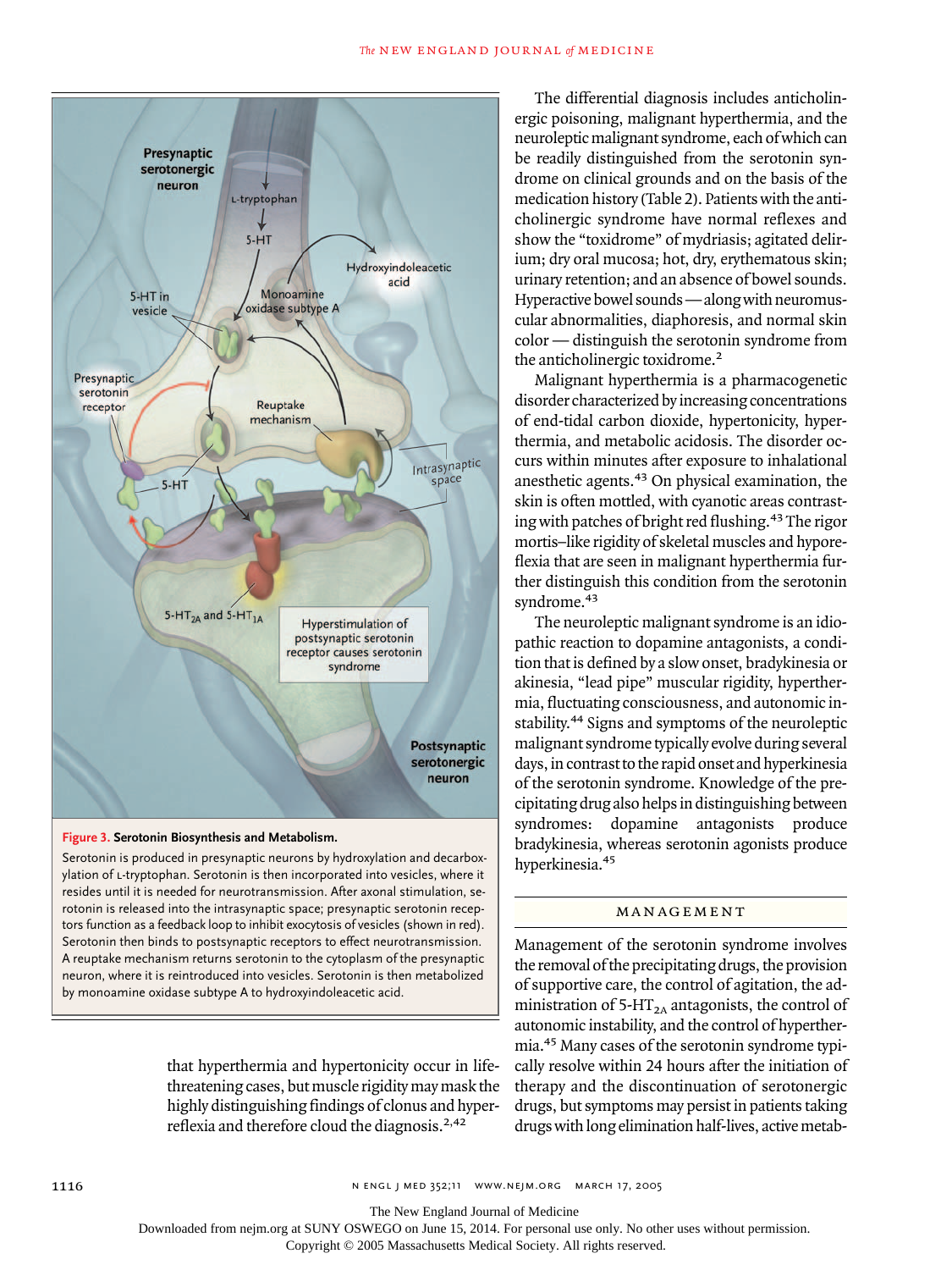

olites, or a protracted duration of action. Supportive care, comprising the administration of intravenous fluids and correction of vital signs, remains a mainstay of therapy. However, an abrupt deterioration in the condition of a patient who has been conservatively treated indicates the need for an immediate, aggressive response.<sup>1,2,45</sup>

The intensity of therapy depends on the severity of illness. Mild cases (e.g., with hyperreflexia and tremor but no fever) can usually be managed with supportive care, removal of the precipitating drugs, and treatment with benzodiazepines. Moderately ill patients should have all cardiorespiratory and thermal abnormalities aggressively corrected and may benefit from the administration of  $5-HT_{2A}$ antagonists. Hyperthermic patients (those whose

temperature is more than 41.1°C) are severely ill and should receive the above therapies as well as immediate sedation, neuromuscular paralysis, and orotracheal intubation.

Control of agitation with benzodiazepines is essential in the management of the serotonin syndrome, regardless of its severity. Benzodiazepines such as diazepam improve survival in animal models and blunt the hyperadrenergic component of the syndrome.37,45 Physical restraints are ill-advised and may contribute to mortality by enforcing isometric muscle contractions that are associated with severe lactic acidosis and hyperthermia.<sup>46</sup> If physical restraints are used, they must be rapidly replaced with chemical sedation.

Pharmacologically directed therapy involves the

The New England Journal of Medicine

Downloaded from nejm.org at SUNY OSWEGO on June 15, 2014. For personal use only. No other uses without permission.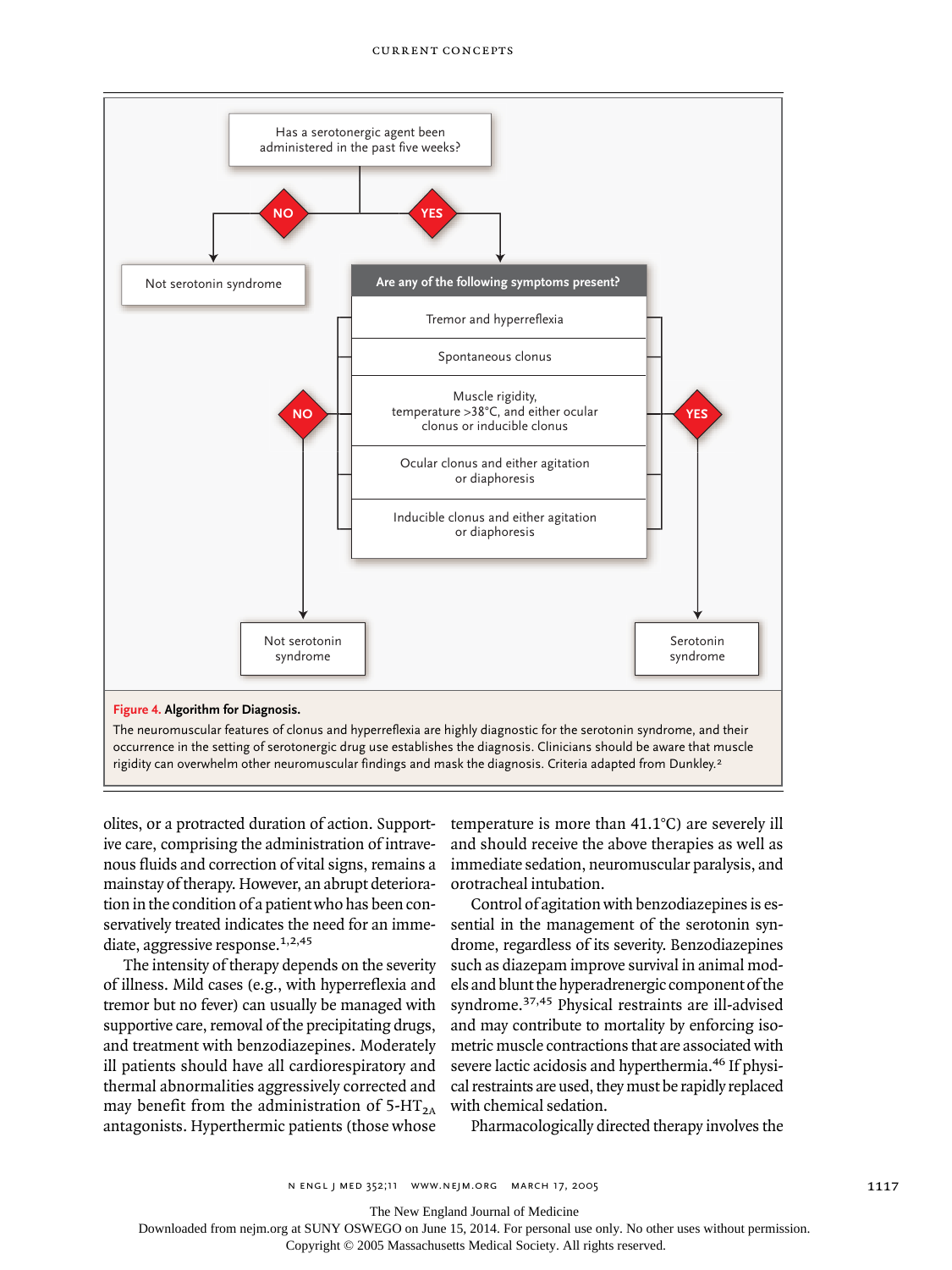|                                                                                       | Mental<br><b>Status</b>                               | Agitation,<br>coma                                                                                               | Agitated<br>delirium                                                                                               | Stupor, alert<br>mutism,<br>coma                                                           | Agitation                                                                                                     |
|---------------------------------------------------------------------------------------|-------------------------------------------------------|------------------------------------------------------------------------------------------------------------------|--------------------------------------------------------------------------------------------------------------------|--------------------------------------------------------------------------------------------|---------------------------------------------------------------------------------------------------------------|
| Table 2. Manifestations of Severe Serotonin Syndrome and Related Clinical Conditions. | <b>Reflexes</b>                                       | muscle tone)<br>by increased<br>less masked<br>clonus (un-<br>Hyperreflexia,                                     | Normal                                                                                                             | Bradyreflexia                                                                              | Hyporeflexia                                                                                                  |
|                                                                                       | Neuromuscular<br>Tone                                 | dominantly<br>in lower ex-<br>Increased, pre-<br>tremities                                                       | Normal                                                                                                             | "Lead-pipe" rigid-<br>ity present in<br>all muscle<br>slnoug                               | Rigor mortis-like<br>rigidity                                                                                 |
|                                                                                       | Sounds<br>Bowel                                       | Hyperactive                                                                                                      | or absent                                                                                                          | decreased<br>Normal or                                                                     | Decreased                                                                                                     |
|                                                                                       | Skin                                                  |                                                                                                                  | Erythema, hot Decreased<br>and dry to or abser<br>touch                                                            | phoresis                                                                                   | diaphoresis<br>pearance,<br>Mottled ap-                                                                       |
|                                                                                       | Mucosa                                                |                                                                                                                  |                                                                                                                    | Sialorrhea Pallor, dia-                                                                    | Normal                                                                                                        |
|                                                                                       | Pupils                                                |                                                                                                                  |                                                                                                                    |                                                                                            |                                                                                                               |
|                                                                                       | Vital Signs                                           | Hypertension, tachy- Mydriasis Sialorrhea Diaphoresis<br>cardia, tachypnea<br>hyperthermia<br>$(341.1^{\circ}C)$ | Hypertension (mild), Mydriasis Dry<br>hypnea, hyper-<br>thermia (typically<br>tachycardia, tac-<br>38.8°C or less) | Hypertension, tachy- Normal<br>cardia, tachypnea,<br>hyperthermia<br>$(\geq 1.1^{\circ}C)$ | Hypertension, tachy- Normal<br>hyperthermia (can<br>cardia, tachypnea<br>be as high as<br>46.0°C)             |
|                                                                                       | <b>Condition to Develop</b><br><b>Time Needed for</b> | $<$ 12 $hr$                                                                                                      | $12$ hr                                                                                                            | $1 - 3$ days                                                                               | thesia or succinyl-<br>anes-<br>ion of<br>after<br>30 min to 24 hr<br>administrati<br>inhalational<br>choline |
|                                                                                       | Medication<br>History                                 | Proseroto-<br>nergic<br>drug                                                                                     | ergic agent<br>Anticholin-                                                                                         | antagonist<br>Dopamine                                                                     | anesthesia<br>Inhalational                                                                                    |
|                                                                                       | Condition                                             | syndrome<br>Serotonin                                                                                            | Anticholinergic<br>"toxidrome"                                                                                     | malignant<br>syndrome<br>Neuroleptic                                                       | hyperthermia<br>Malignant                                                                                     |

administration of  $5-HT_{2A}$  antagonists.<sup>7,45</sup> Cyproheptadine is the recommended therapy for the serotonin syndrome, although its efficacy has not been rigorously established.7,45 Treatment of the serotonin syndrome in adults may require 12 to 32 mg of the drug during a 24-hour period, a dose that binds 85 to 95 percent of serotonin receptors.<sup>47</sup> Clinicians should consider an initial dose of 12 mg of cyproheptadine and then 2 mg every two hours if symptoms continue. Maintenance dosing involves the administration of 8 mg of cyproheptadine every six hours. Cyproheptadine is available only in oral form, but tablets may be crushed and administered by nasogastric tube. Atypical antipsychotic agents with 5-HT<sub>2A</sub>–antagonist activity may be beneficial in treating the serotonin syndrome. The sublingual administration of 10 mg of olanzapine has been used successfully, but its efficacy has not been rigorously determined.48 Clinicians desiring a parenteral agent should consider the intramuscular administration of 50 to 100 mg of chlorpromazine.45 Even though chlorpromazine is an outdated therapy that has been replaced in psychiatric practice by newer agents, its use may nonetheless be considered in severe cases.<sup>45</sup>

Control of autonomic instability involves stabilization of fluctuating pulse and blood pressure. Hypotension arising from MAOI interactions should be treated with low doses of direct-acting sympathomimetic amines (e.g., norepinephrine, phenylephrine, and epinephrine). Direct agonists do not require intracellular metabolism to generate a vasoactive amine, but their concentration in the synapse is regulated by catecholamine-O-methyl transferase. Indirect agents such as dopamine are metabolized to epinephrine and norepinephrine. Under normal conditions, monoamine oxidase limits the intracellular concentration of these metabolites. When inhibited, however, monoamine oxidase cannot control the amount of epinephrine and norepinephrine produced, and an exaggerated hemodynamic response may ensue. Patients in whom hypertension and tachycardia develop, either as a result of pressor therapy or from poisoning itself, should be treated with short-acting agents such as nitroprusside and esmolol.

Control of hyperthermia involves eliminating excessive muscle activity. Although benzodiazepines have a beneficial effect in moderate cases, in severely ill patients with hyperthermia (a temperature of more than 41.1°C) immediate paralysis should be induced with nondepolarizing agents such as ve-

n engl j med 352;11 www.nejm.org march 17, 2005

The New England Journal of Medicine

Downloaded from nejm.org at SUNY OSWEGO on June 15, 2014. For personal use only. No other uses without permission.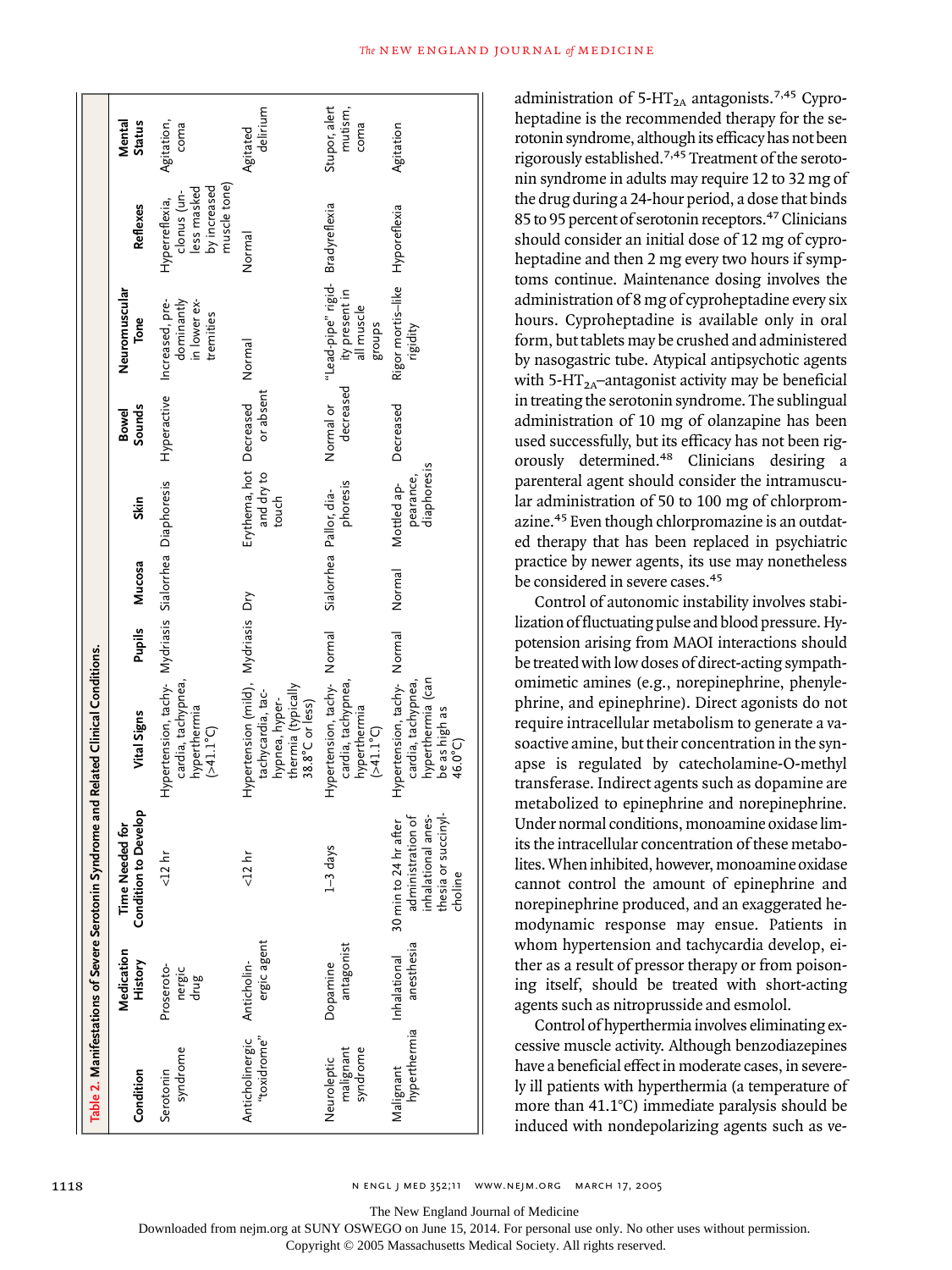curonium, followed by orotracheal intubation and ventilation. Clinicians should avoid succinylcholine because of the risk of arrhythmia from hyperkalemia associated with rhabdomyolysis. Recent case reports have shown that premature termination of neuromuscular paralysis was associated with a recrudescence of hyperthermia.49 There is no role for antipyretic agents in the management of the serotonin syndrome; the increase in body temperature is due to muscular activity, not an alteration in the hypothalamic temperature set point.

Potential pitfalls for clinicians include misdiagnosis of the serotonin syndrome, a failure to comprehend its rapidity of progression, and adverse effects of pharmacologically directed therapy. The diagnosis may be clouded by the presence of severe muscle rigidity that obscures myoclonus and hyperreflexia. If the correct diagnosis is not obvious, a prudent course is to withhold antagonist therapy and provide aggressive supportive care, sedation with benzodiazepines, and, if necessary, intubation and paralysis.7 Because of the speed with which the condition of patients declines, physicians should anticipate the need for aggressive therapy before clinical indications are reached.

Therapies such as propranolol, bromocriptine, and dantrolene are not recommended.<sup>7,45</sup> Propranolol, a 5-HT<sub>1A</sub> antagonist with a long duration of action, may cause hypotension and shock in patients with autonomic instability. Furthermore, propranolol can abolish tachycardia that can be used to determine the duration and effectiveness of therapy.2 Bromocriptine, a dopamine agonist, and dantrolene are not useful therapies; case reports citing their use probably involved a misdiagnosis of another condition as the serotonin syndrome.7,35,45 Bromocriptine has been implicated in the development of the serotonin syndrome, and its use in patients in whom the neuroleptic malignant syndrome is misdiagnosed may worsen serotonergic signs.27,50 According to one report, the administration of bromocriptine and dantrolene to a patient with the serotonin syndrome caused an abrupt increase in temperature, culminating in death.39 This finding is supported by the observation that dantrolene has no effect on survival in animal models.34,35

Antagonist therapy with the use of cyproheptadine and chlorpromazine may have unintended effects. The dosage of cyproheptadine used to treat the serotonin syndrome may cause sedation, but this effect is a goal of therapy and should not deter clinicians from using the drug. Chlorpromazine is an outmoded drug that has been associated with severe orthostatic hypotension and has been thought to aggravate hyperthermia. Patients who require acute parenteral therapy for the serotonin syndrome are often hypertensive and are not ambulatory, so that the risk of orthostatic hypotension is minimized. Hyperthermia in response to neuroleptic administration is an idiopathic response; the normal outcome is hypothermia. Nonetheless, chlorpromazine should not be administered to a patient with hypotension or the neuroleptic malignant syndrome, since the drug could potentially exacerbate clinical findings.

## prevention

The serotonin syndrome can be avoided by a combination of pharmacogenomic research, the education of physicians, modifications in prescribing practices, and the use of technological advances. The application of pharmacogenomic principles can potentially protect patients at risk for the syndrome before the administration of serotonergic agents. Once toxicity occurs, consultation with a medical toxicologist, a clinical pharmacology service, or a poison-control center can identify proserotonergic agents and drug interactions, assist clinicians in anticipating adverse effects, and provide valuable clinical decision-making experience. The avoidance of multidrug regimens is critical to the prevention of the serotonin syndrome. If multiple agents are required, however, computer-based ordering systems and the use of personal digital assistants can detect drug interactions and decrease reliance on memory in drug ordering. Post-marketing surveillance linked to physician education has been proposed to improve awareness of the serotonin syndrome.<sup>10</sup>

Supported in part by a grant from the National Institute on Drug Abuse (DA-14929, to Dr. Boyer).

#### **references**

**1.** Sternbach H. The serotonin syndrome. Am J Psychiatry 1991;148:705-13. **2.** Dunkley EJ, Isbister GK, Sibbritt D, Dawson AH, Whyte IM. The Hunter Serotonin Toxicity Criteria: simple and accurate diagnostic decision rules for serotonin toxicity. QJM 2003;96:635-42. **3.** Oates JA, Sjoerdsma A. Neurologic effects of tryptophan in patients receiving a monoamine oxidase inhibitor. Neurology 1960;10:1076-8.

**4.** Asch DA, Parker RM. The Libby Zion

n engl j med 352;11 www.nejm.org march 17, 2005

1119

The New England Journal of Medicine

Downloaded from nejm.org at SUNY OSWEGO on June 15, 2014. For personal use only. No other uses without permission.